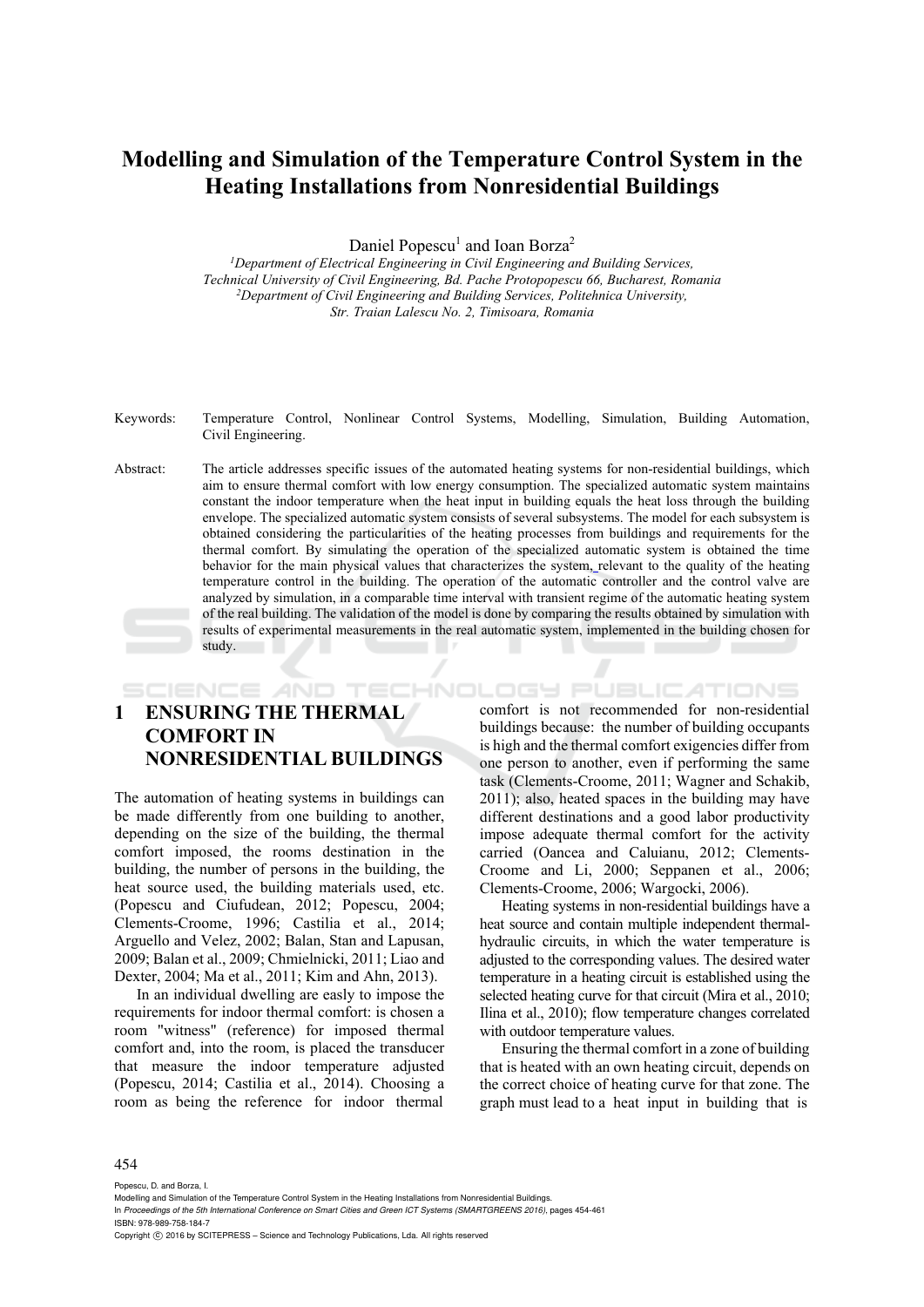

Figure 1: Model of the automatic system that adjusts the water temperature in a heating circuit.

able to compensate the heat loss through the building envelope in the heated zone; indoor temperature in the building is maintained constant.

Heating automation in a non-residential building involves:

- an automated system that adjusts the temperature of the heat source (boiler) to a constant value, usually  $80^0C$ ; - distinct automatic systems that independently adjust the temperature of the water in each heating circuit.

## **2 MODELLING OF THE AUTOMATIC SYSTEM FOR ADJUSTING THE WATER TEMPERATURE IN A HEATING CIRCUIT**

The model of the automatic system was developed in Simulink from Matlab and is composed of several subsystems, interconnected as shown in Figure 1.

Automatic adjustment of water temperature in the heating circuit of the building is done using a combined control loop, i.e. a control that supervises the value of deviation (error), simultaneously with a control that supervises the dominant disturbance. Heating curve of the building establishes the required flow temperature in the heating circuit; the flow temperature increases (decreases) at the decrease (increase) of the outdoor temperature, which represents the dominant disturbance. Heat input in the building is automatically adjusted and, therefore, the indoor temperature is maintained constant.

#### **3 MODEL OF THE HEATING SYSTEM**

The building chosen for modeling the automatic

system for temperature control of the thermal agent in the heating installation, belongs to the Faculty of Building Services Engineering from Bucharest. In this building were conducted experimental research, which had the purpose of ensuring the thermal comfort by automatically controlling the quantity of heat that is lost through building envelope (Popescu, 2008; Popescu and Ciufudean, 2008; Popescu, Ciufudean and Ionescu, 2009; Popescu and Ciufudean, 2012). One of the three independent heating circuits with which it is equipped the building was experimentally identified (Popescu, Ciufudean and Ghiaus, 2009) and the transfer function of the heating installation for this circuit is

$$
H_F(s) = \frac{0,586 \cdot e^{-19,7s}}{53,6s+1}
$$
 (1)

The dead time  $T_M$  = 19,7 and the inertial time constant  $T_F$  = 53,6 are expressed in minutes.

The HEATING SYSTEM model, in Simulink, is shown in Figure 2.



Figure 2: Model of the HEATING SYSTEM.

#### **4 MODEL OF THE OUTDOOR TEMPERATURE SUBSYSTEM**

OUTDOOR TEMPERATURE subsystem generates outdoor temperature values (dominant disturbance), which changes similar to the outdoor temperature. The subsystem is designed to provide a sinusoidal signal with a period of 24 hours. Sinusoidal signal is centered on an average outdoor temperature of -10<sup>0</sup>C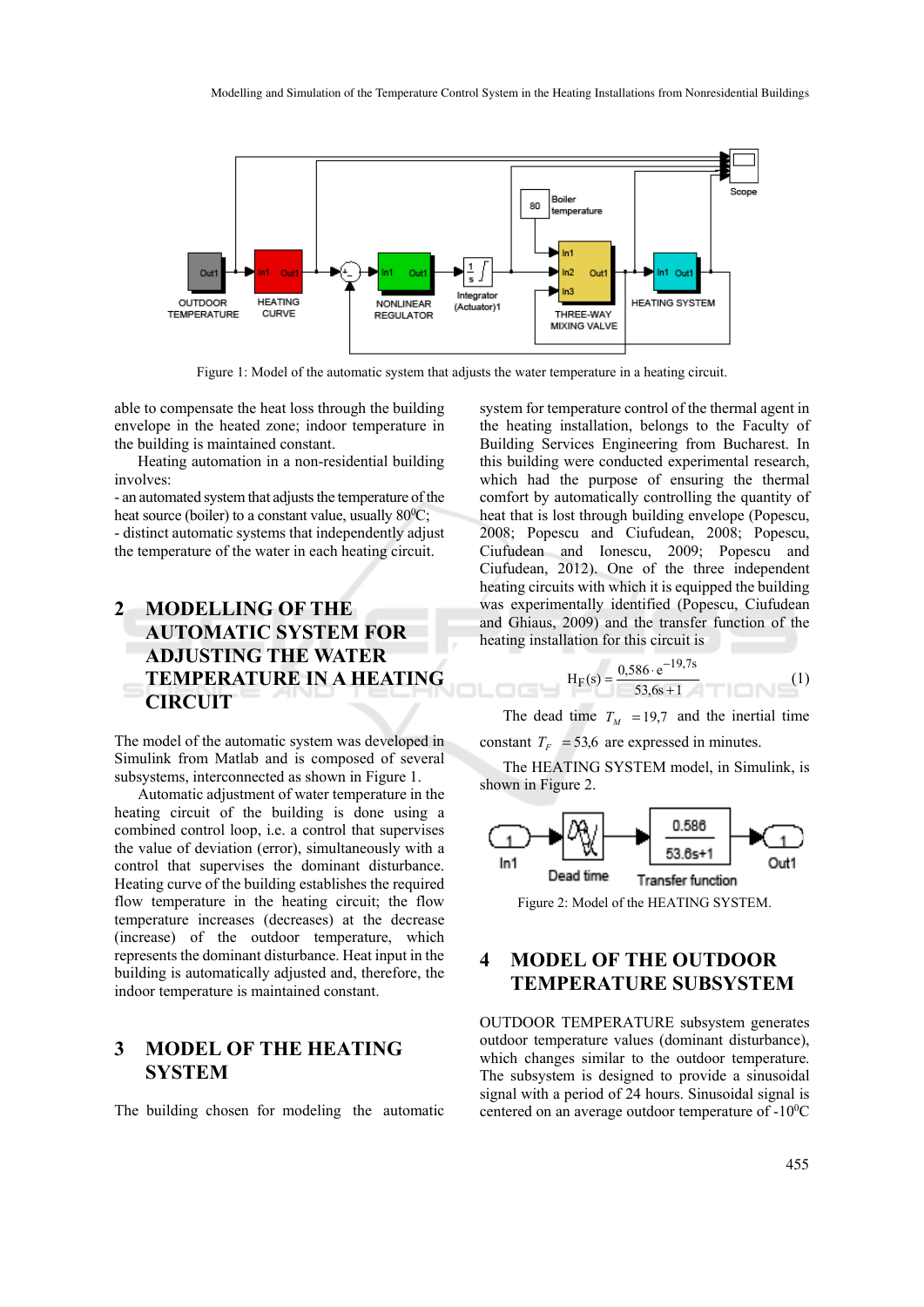and the outdoor temperature extremes variations in 24 hours range between  $0^0C$  (day) and -20<sup>0</sup>C (night). Values for the outdoor temperature have been chosen particularly lower, similar to those actually recorded in Romania at the beginning of the year 2015, temperatures that pose particular problems in maintaining thermal comfort in the building.

OUTDOOR TEMPERATURE model is shown in Figure 3.





#### **5 MODEL OF THE HEATING CURVE SUBSYSTEM**

HEATING CURVE subsystem generates the flow temperature setpoint in the heating circuit of the building. Water temperature dependence on the outdoor temperature is set by heating curve, which is a line with a slope of 1.5. Slope value was chosen adequate for the studied zone in the heated building.

Automation equipments used for heating buildings allow choosing the slope of the heating curve within the range 0.5 ... 4.0, as shown in Figure 4. Heating curves are taken from the technical documentation of automation equipments and the temperatures are given in Celsius degrees.

Temperatures in the HEATING CURVE subsystem are expressed in Kelvin degrees.

The heating curve used in model was designed based on the heating curve, in Celsius degrees, with a slope of 1.5, from the set of heating curves shown in the Figure 4. The ranges of temperatures are equal, regardless of unit Kelvin or Celsius chosen for temperatures, so we can write

$$
\Delta\theta(^0C) = \Delta T(K) \tag{2}
$$

Therefore, the variation of flow temperature in the heating installation is  $\Delta \theta_{\text{ft}}({}^{0}C) = 80 {}^{0}C - 20 {}^{0}C = 60 {}^{0}C$  (  $\Delta T_a(K) = 60K$ ) and the outdoor temperature variation is  $\Delta \theta_{\alpha t} ({}^{0}C) = -20 {}^{0}C - 20 {}^{0}C = -40 {}^{0}C (\Delta T_{\alpha t} (K) = -40K)$ .



Figure 4: Heating curves for a three-way mixing valve.



Figure 5: Heating curve used in the model.

The heating curve used in the model is the straight segment noted AC (figure 5), which has the general equation

$$
y = m \cdot x + n \tag{3}
$$

With the values written on the graph axes is calculated the slope  $m = \frac{\Delta T_f(K)}{\Delta T_g(K)} = \frac{60K}{-40K} = -1.5$ 60  $=\frac{\Delta T_{\beta}(K)}{\Delta T_{\alpha}(K)} = \frac{60K}{-40K} =$  $m = \frac{\Delta T_{\text{ft}}(K)}{\Delta T_{\text{gt}}(K)}$ *ot*  $f(t^{(k)}) = \frac{00k}{s-1} = -1.5$ .

Using the resemblance of triangles ABC and ADE, we can write

$$
\frac{353,15K - 293,15K}{n - 293,15K} = \frac{293,15K - 253,15K}{293,15K - 0K}
$$
, from

where shall be determined the value  $n = 732,87K$ . Heating curve has the equation

$$
T_{ft}[K] = -1, 5 \cdot T_{ot}[K] + 732,87K \tag{4}
$$

Equation (4) represents the basis for HEATING CURVE subsystem from Figure 6.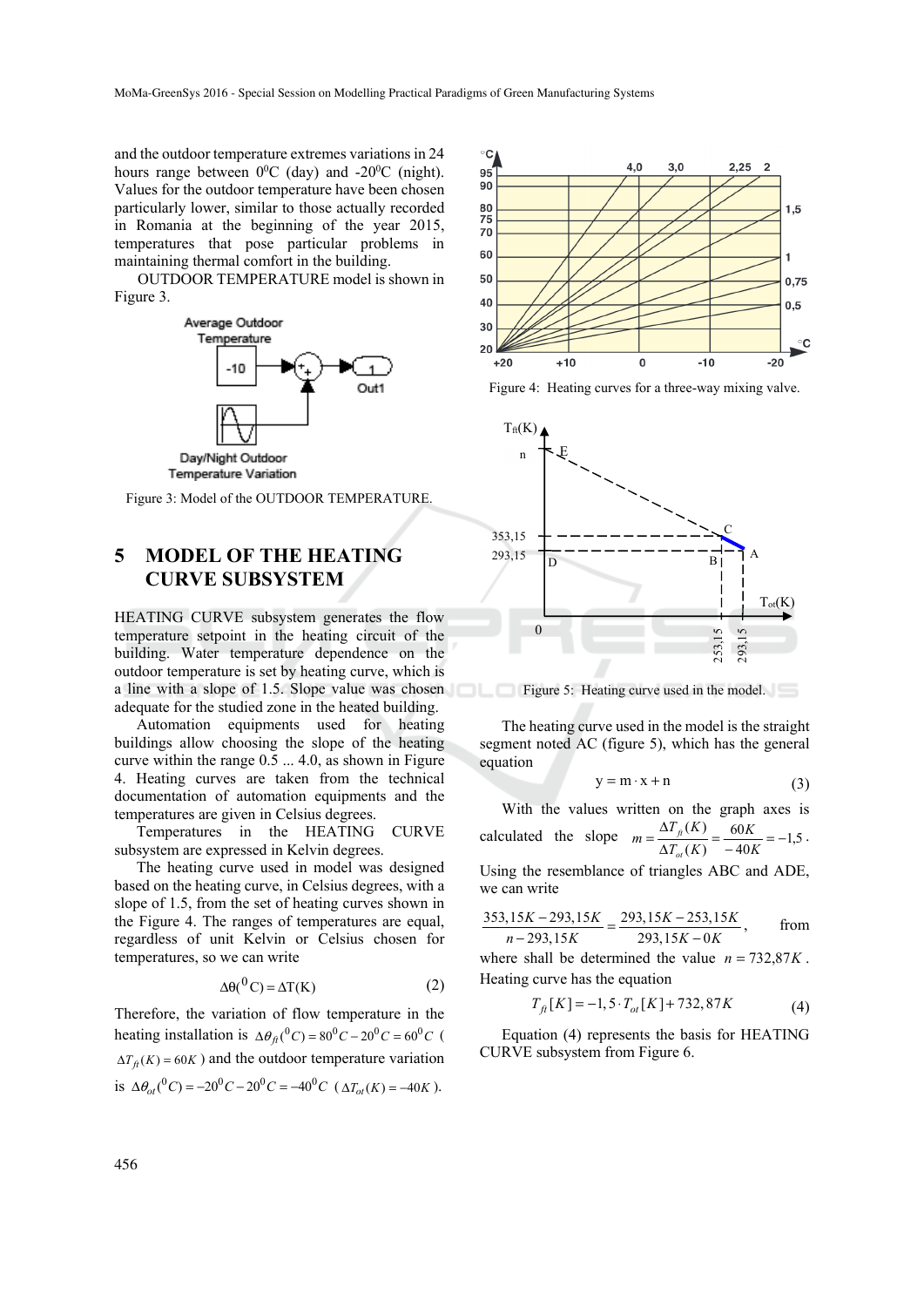

Figure 6: Model of the HEATING CURVE.

Choosing a heating curve with slope value greater than 1.5 will lead to overheating of the building; a value of the slope less than 1.5 will lead to insufficient heating of the building.

If the outdoor temperature reaches extreme values,  $-20...-30$ <sup>0</sup>C, the set temperature at the boiler must be fixed at values higher than  $80^{\circ}$ C, in order to not negatively affect the indoor temperature in the building. Practical experience in the heating of buildings has shown that a set temperature at the boiler higher than 80<sup>°</sup>C is rarely needed and for small time intervals. The boiler automation equipment allows to establish the working temperature at maximum 95<sup>0</sup>C.

#### **6 MODEL OF THE NONLINEAR REGULATOR SUBSYSTEM**

NONLINEAR REGULATOR subsystem is a threepoint regulator to which the switching thresholds and the dead zone were established in the static characteristic of the regulator. The model of the regulator was realised by authors and this regulator ensures a good precision in operation.

This type of nonlinear regulators can be successfully used for the automation of the heating installations, due to the high thermal inertia for buildings (Arguello and Velez, 2002).

## **7 MODEL OF THE THREE-WAY MIXING VALVE SUBSYSTEM**

The boiler has its own automatic control loop that maintains the temperature of boiler at the constant value 80<sup>0</sup>C

The three-way mixing valve send the thermal

agent in the heating installation at a temperature obtained by mixing the thermal agent taken over from the boiler with the thermal agent taken over from the return of the heating installation. The angular position of the three-way mixing valve is variable between -  $45^{\circ}$  and  $+45^{\circ}$ . The temperature of the thermal agent at the output of the control valve is comprised between the temperature in the heating installation return (minimum value for the angular position  $-45^\circ$ ) and the boiler temperature (maximum value for the angular position  $+45^\circ$ ). Temperature regulated with mixing valve depends linearly on the angular position of the valve; for angular position 0 degrees, the valve takes over thermal agent in equal proportions from the boiler and from the heating installation return.

Model of three-way control valve was realised by authors in Simulink.

### **8 SIMULATION OF THE AUTOMATIC CONTROL SYSTEM**

The simulation was performed during 50 hours (180,000 seconds), which is relevant for thermal comfort in the building studied. The results obtained by simulation are shown graphically in Figure 7.

The first graph is for the outdoor temperature. The evolutions in time for the next graphs must be analyzed in correlation with the graph for the outdoor temperature.

Flow temperature values imposed for the heating installation (ranging between  $50^{\circ}$ C and  $80^{\circ}$ C) are in accordance with the values of the outside temperature (ranging between  $0^0C$  și -20<sup>0</sup>C) and with the heating curve with slope 1,5.

The values of angular position for three-way control valve indicate a greater amount for thermal agent taken from the boiler, compared to the amount of thermal agent taken from the heating return. For the angular position of  $40^0$ , the flow temperature reaches  $77...78^{\circ}$ C; for the angular position of  $45^{\circ}$ , the flow temperature should reach a maximum value of 80<sup>0</sup>C. The error comes from the nonlinear regulator.

The temperature in the heating installation return varies due to the changes of the flow temperature and through the exchange of heat between the installation and building. The difference between flow temperature and return temperature of the heating installation is maintained approximately in the range  $20$  ...  $30^0$ C, which indicates that the installation heats efficiently the building (Ilina et al., 2010).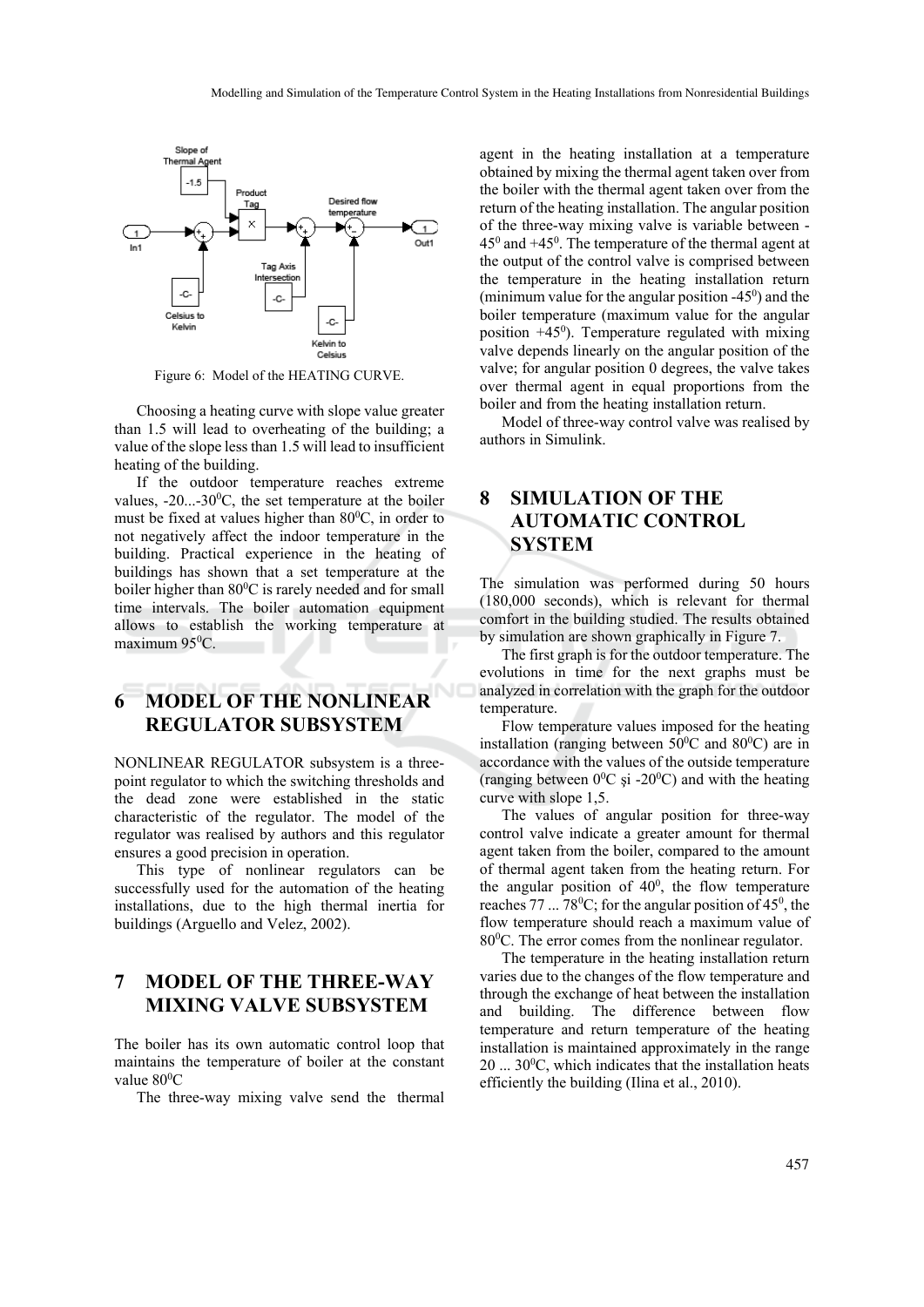

Figure 7: Results obtained by simulation of the automatic control system.

Correct operation of the automatic regulator and the control valve can be evaluated using the graphs from Figure 8, during the transitional regime.

The 300 seconds simulation time is relevant to analyze the transitory regime of the automatic heating system used in non-residential buildings.

The error adjusting decreases to the value 2,5K, which is very good if we take into account that relates to temperature in heating installation and not to the indoor temperature of the building.

The regulator commands, for adjusting the angular position of the control valve during the transitory regime, are generated at time intervals from 10 to 100 seconds. These values are large enough to find that the actuator of the control valve is not

overloaded by repeated orders during transitory regimes. Furthermore, in the operation of the heating installation of a building, transitory regimes follow each other at intervals of tens of minutes or even larger, usually when the outdoor temperature changes.

#### **9 VALIDATION OF THE MODEL FOR AUTOMATIC CONTROL SYSTEM**

Faculty of Building Services Engineering from Bucharest is the non-residential building equipped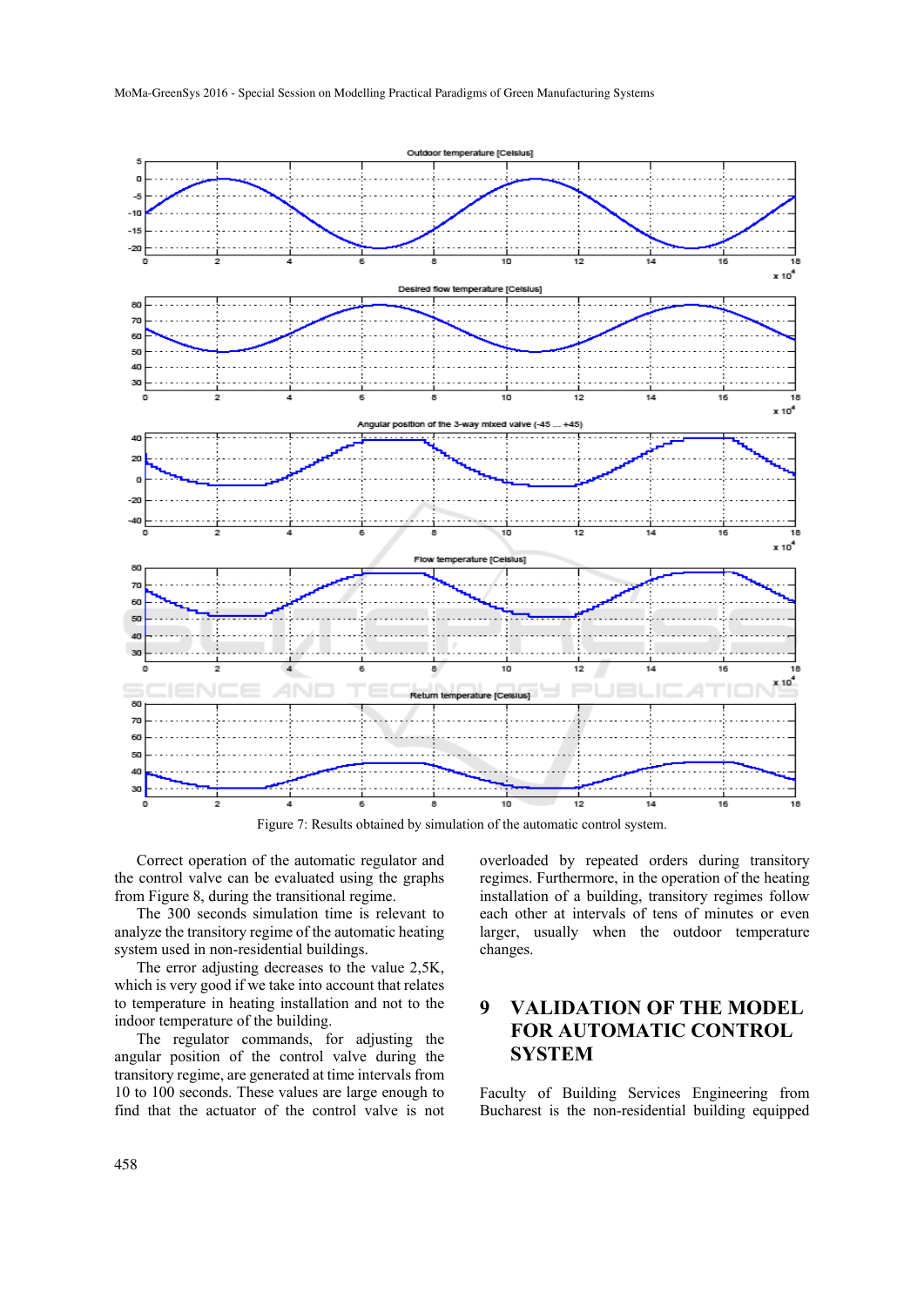

Figure 8: Results obtained by simulation automatic control system in transitional regime.

with automatic heating system which formed the basics for the model presented this article. It was monitored the operation of the automatic heating system of the building during two days, in the first part of January from 2015, when outdoor temperatures were extremely lower. Were measured and were recorded hourly the values for outdoor temperature, indoor temperature in the building and flow temperature in the heating installation. The graphs for the three temperatures are plotted in the Figure 9.

Outdoor temperature variation experimentally measured is approximately sinusoidal; the deviation from sinusoidal form in the model is due to the particular weather conditions existing in Bucharest in period chosen for experimental measurements. Experimentally measured flow temperature on the heating installation has evolved over time by following outdoor temperature values, according to the heating curve with slope 1.5, selected in the control cabinet of the boiler.

The experimental measurements have also

included indoor temperature in an office of the building. Indoor temperature variations were between 18,10 C and the 19,90 C; these values are acceptable for activities in an office of the building in cold winter days.



Figure 9: Graphs for experimentally measured temperatures.

The comparative analysis of values and graphs for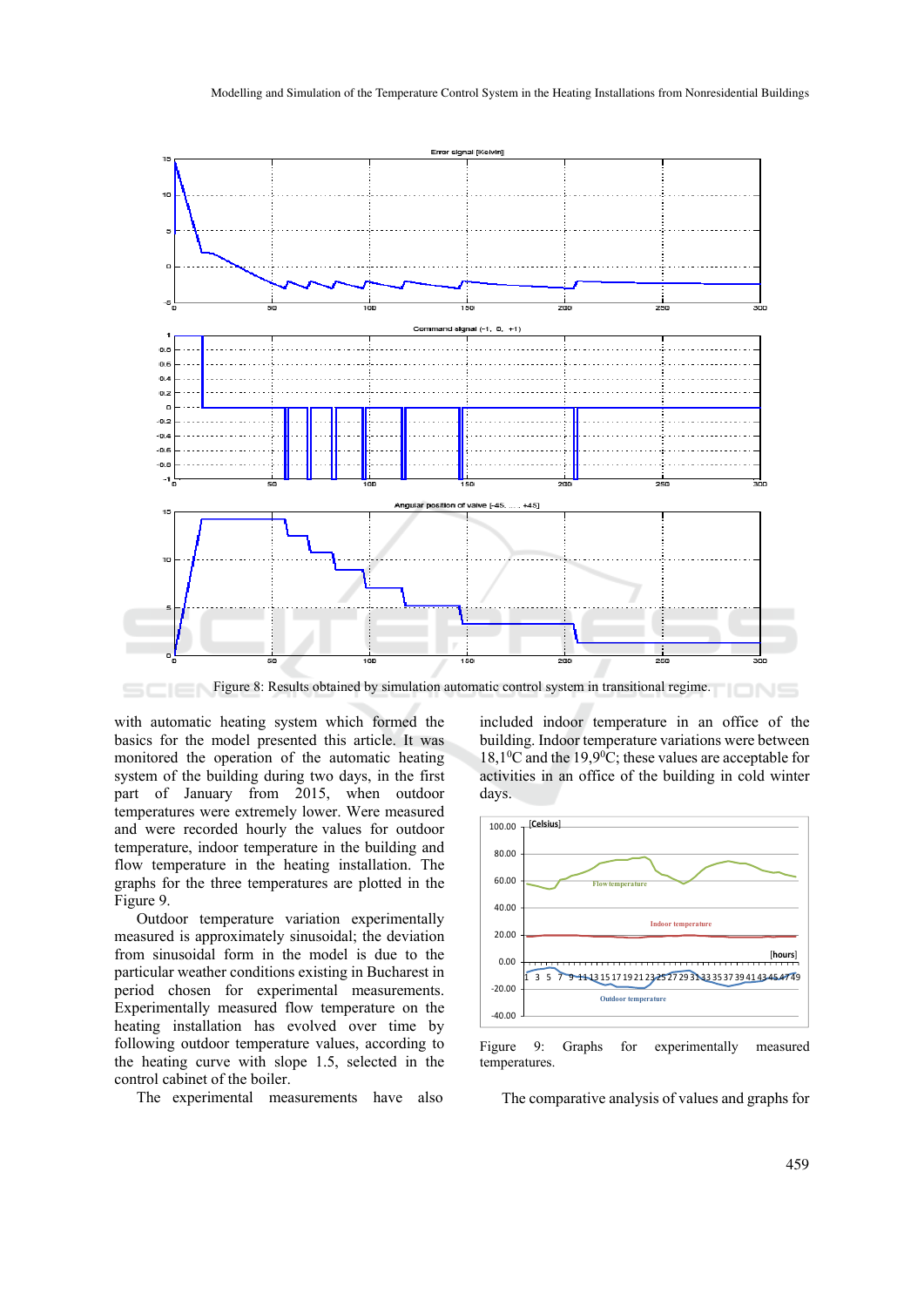significant temperatures, obtained by simulation and experimental measurements in the building, show that the model of automatic system was done correctly and accurately.

#### **10 CONCLUSIONS**

The finite duration of the transitory regime show the stability of the automatic system modeled and a large reserve of stability.

The accuracies for temperature control of the thermal agent have close values in the case of the simulation and the case of the operating for real system in building.

The nonlinear regulator and the three-way mixing valve are suited for the purpose.

There are no overloads for the three-way mixing valve caused by the transitory regimes of the automatic system.

The change of the angular position during operation at the three-way mixing valve takes place within the domain of variation thereof, from  $-45^\circ$  to +450 . Consequently, are not producing saturations of the regulator commands which would reduce the adjusting performances.

Slope value for heating curve must be adapted to the particularities from the building heated zone.

The model for the automatic system can be used as an auxiliary tool in design of automatic heating systems for non-residential buildings; it is necessary to know prior the mathematical model of the heating process.

The model of the automatic heating system is validated by comparing the significant temperatures obtained by simulation and experimental measurements in the studied building.

The article presents how the temperature of the thermal agent is controlled in the heating installation from a non-residential building. Thermal comfort depends on the indoor temperature of the building, which in turn depends on the temperature of the thermal agent in the heating system. Adding a subsystem called the heated space to the automatic system model, provides a better solution to ensure the thermal comfort inside the building.

#### **REFERENCES**

Arguello-Serrano, B., Velez-Reyes, M., 2002. Nonlinear control of a heating, ventilating, and air conditioning system with thermal load estimation". *Control Systems Technology, IEEE Transactions* 7(1).

- Balan, R., Stan, S.D., Lapusan, C., 2009. A Model Based Predictive Control Algorithm for Building Temperature Control. *IEEE International Conference on Digital Ecosystems and Technologies*: 541-546.
- Balan, R., Hancu, O., Stan, S., Lapusan, C., Donca, R., 2009. Application of a Model Based Predictive Control Algorithm for Building Temperature Control. Book Series: *Energy and Environmental Engineering* Series: 97-101.
- Castilia, M.M., Alvarez, J.D., Rodriguez, F., 2004. Berenguel, M., *Comfort Control in Buildings.* Springer, ISBN 978-1-4471-6347-3 (e-book).
- Castilia, M.M., Alvarez, J.D., Rodriguez, F., Berenguel, M., 2014. *Comfort Control in Buildings*. Springer, ISBN 978-1-4471-6347-3 (e-book).
- Chmielnicki, W.J., 2011. Impact of the indoor temperature control algorithm in the building on the consumption of the heat. *Rynek Energii* 6: 66-73.
- Clements-Croome, D.J., 1996. Freshness, ventilation and temperature in offices. BSERT, 17 (11), 21-27.
- Clements-Croome, D.J., 2011. The interaction between the physical environment and people. In: S.A. Abdul-Wahab, ed. *Sick building syndrome in public buildings and workplaces*. Berlin Heidelberg: Springer-Verlag, 239-261.
- Clements-Croome, D.J., Li, B., 2000. *Productivity and Indoor Environment*, BSERT, 1, pp. 629-634.
- Clements-Croome, D.J., Editor, 2006. *Creating the productive workplace.* Second Edition, 468 pages, ISBN 13: 978-0-415-35138-6, Taylor & Francis, London and New York.
- Ilina, M. (coordinator), 2010. *Technical Encyclopedia of Installations,* vol. I, ISBN 978-973-85936-5-7, Publishing House Artecno Bucharest.
- Kim, B.-Y., Ahn, H.-S., 2013. Coordination and control for building automation systems, *International Conference on Control, Automation and Systems*, Pages 614-616.
- Liao, Z., Dexter, A.L., 2004. A simplified physical model for estimating the average air temperature in multi-zone heating systems. *Building and Environment*, 39(9): 1013-1022.
- Ma, Y.D., Anderson, G., Borrelli, F., 2011. A Distributed Predictive Control Approach to Building Temperature Regulation. *Proceedings of the American Control Conference.*
- Mira, N. (coordinator), 2010. *Technical Encyclopedia of Installations,* vol. E, ISBN 978-973-85936-5-7, Publishing House Artecno Bucharest.
- Oancea, C., Caluianu, S., 2012. Analysis of non-residential buildings in Romania from the labour productivity and intelligent buildings concept point of view. *Intelligent Buildings International*, Volume 4, Issue 4, pages 216- 227, Publisher Taylor & Francis Ltd., ISSN 1750-8975.
- Popescu D., 2004. Régulation d'un système de chauffage des bâtiments. *Proceedings of the 7th International Conference on Development and Application Systems.* pp. 6-9, ISBN 973-666-106-7.
- Popescu, D., 2014. Specific problems on the operation of the automatic control system of temperature into an